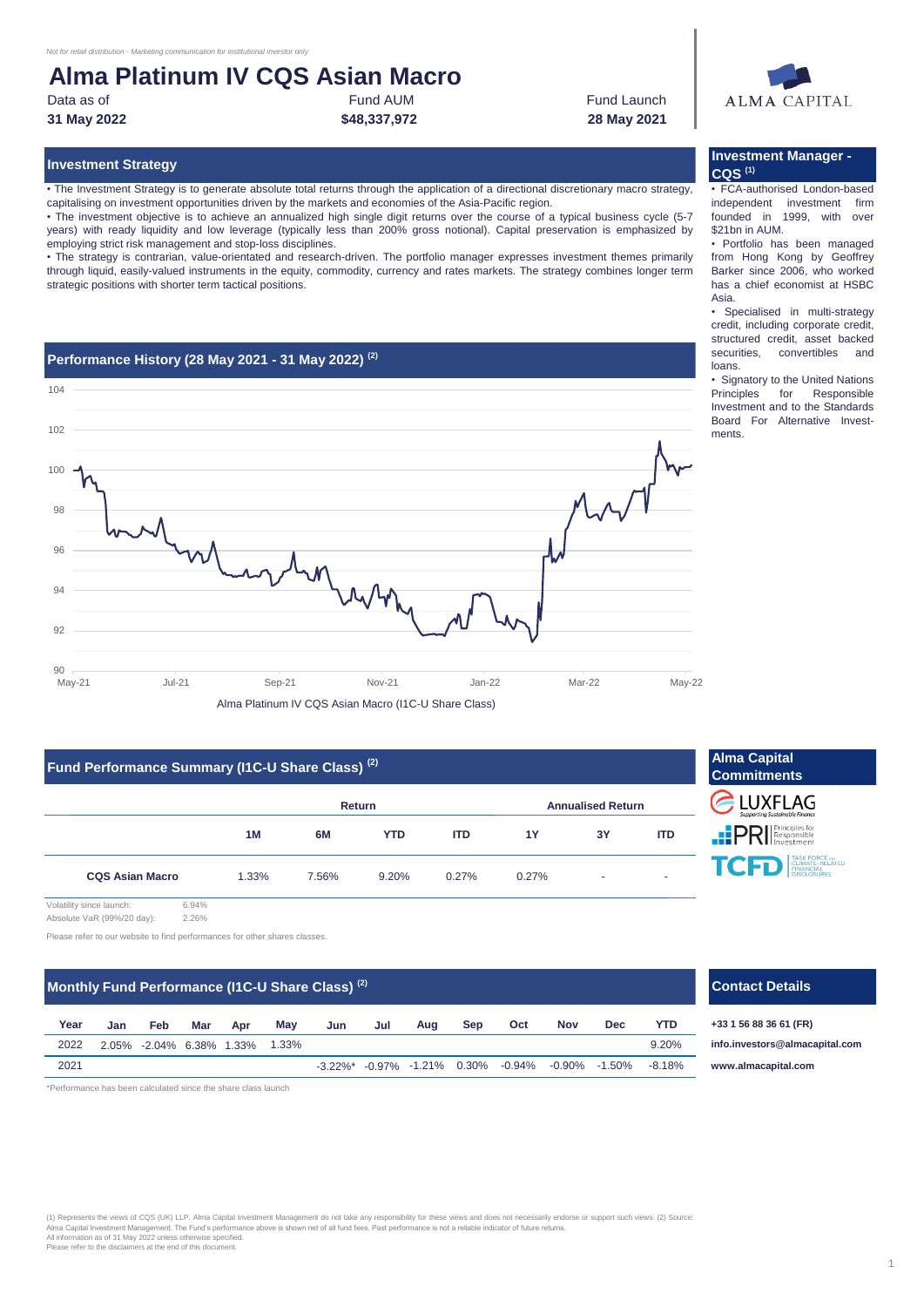## **Alma Platinum IV CQS Asian Macro**

Data as of **Fund AUM Example 20** Fund AUM **Fund Launch Fund Launch 31 May 2022 28 May 2021**

Fund AUM **\$48,337,972**



## **Fund Characteristics**





| Asset Class Exposure (% AUM) (3) |                      |                       |  |  |  |  |
|----------------------------------|----------------------|-----------------------|--|--|--|--|
| <b>Asset Class</b>               | <b>Long Exposure</b> | <b>Short Exposure</b> |  |  |  |  |
| Commodity                        | -                    | $-5.11$               |  |  |  |  |
| Foreign Exchange                 | 1.58                 | -24 42                |  |  |  |  |
| Equity                           | 26.40                | ۰                     |  |  |  |  |
| <b>Interest Rate</b>             | 3.03                 | ۰                     |  |  |  |  |
| ΤΟΤΑΙ                            | 31.00                | -29.53                |  |  |  |  |



## **Key Facts**

| <b>Issuer / Manager</b>                    | Alma Platinum IV / Alma Capital Investment Management |                   |                   |                   |  |  |  |
|--------------------------------------------|-------------------------------------------------------|-------------------|-------------------|-------------------|--|--|--|
| <b>Fund Type</b>                           | Luxembourg UCITS SICAV                                |                   |                   |                   |  |  |  |
| <b>Share Classes</b>                       | $IC-U$                                                | $I1C-E$           | $IC-G$            | $IC-C$            |  |  |  |
| <b>ISIN-Code</b>                           | LU2275737679                                          | LU2275737752      | LU2275737836      | LU2275737919      |  |  |  |
| <b>BBG Ticker</b>                          | <b>ALCAICU LX</b>                                     | <b>ALCAMIE LX</b> | <b>ALCAICG LX</b> | <b>ALCAICH LX</b> |  |  |  |
| <b>Currency</b>                            | <b>USD</b>                                            | <b>EUR</b>        | <b>GBP</b>        | <b>CHF</b>        |  |  |  |
| Management Fee p.a. (4)                    | 1.25%                                                 | 1.25%             | 1.25%             | 1.25%             |  |  |  |
| Tax d'abonnement p.a.                      | 0.01%                                                 | 0.01%             | 0.01%             | 0.01%             |  |  |  |
| Performance Fee <sup>(5)</sup>             | 20.00%                                                | 20.00%            | 20.00%            | 20.00%            |  |  |  |
| <b>Initial Issue Price</b>                 | \$100                                                 | € 100             | £100              | <b>CHF 100</b>    |  |  |  |
| <b>Launch Date</b>                         | 28 May 2021                                           |                   | ٠                 |                   |  |  |  |
| <b>Subscription and Redemption Cut-Off</b> | 10:00 a.m. CET (T-1)                                  |                   |                   |                   |  |  |  |
| <b>Transaction Day (T)</b>                 | Daily                                                 |                   |                   |                   |  |  |  |
| <b>NAV Publication</b>                     | Daily, published on a T+2 basis                       |                   |                   |                   |  |  |  |
| <b>Settlement</b>                          | $T+3$                                                 |                   |                   |                   |  |  |  |
| Depositary, Administrator, Transfer Agent  | RBC Investor Services Bank S.A.                       |                   |                   |                   |  |  |  |
| Registered Countries <sup>(6)</sup>        | Austria, Luxembourg, United Kingdom                   |                   |                   |                   |  |  |  |
| <b>SRRI</b>                                | $\overline{4}$                                        |                   |                   |                   |  |  |  |
|                                            |                                                       |                   |                   |                   |  |  |  |

(3) Source: Alma Capital Investment Management. (4) Management Fee is payable monthly to the Management Company and is calculated on each Valuation Day on the basis of the Net Asset Value of the relevant Share Class. The I

registered. All information as of 31 May 2022 unless otherwise specified. Please refer to the disclaimers at the end of this document.